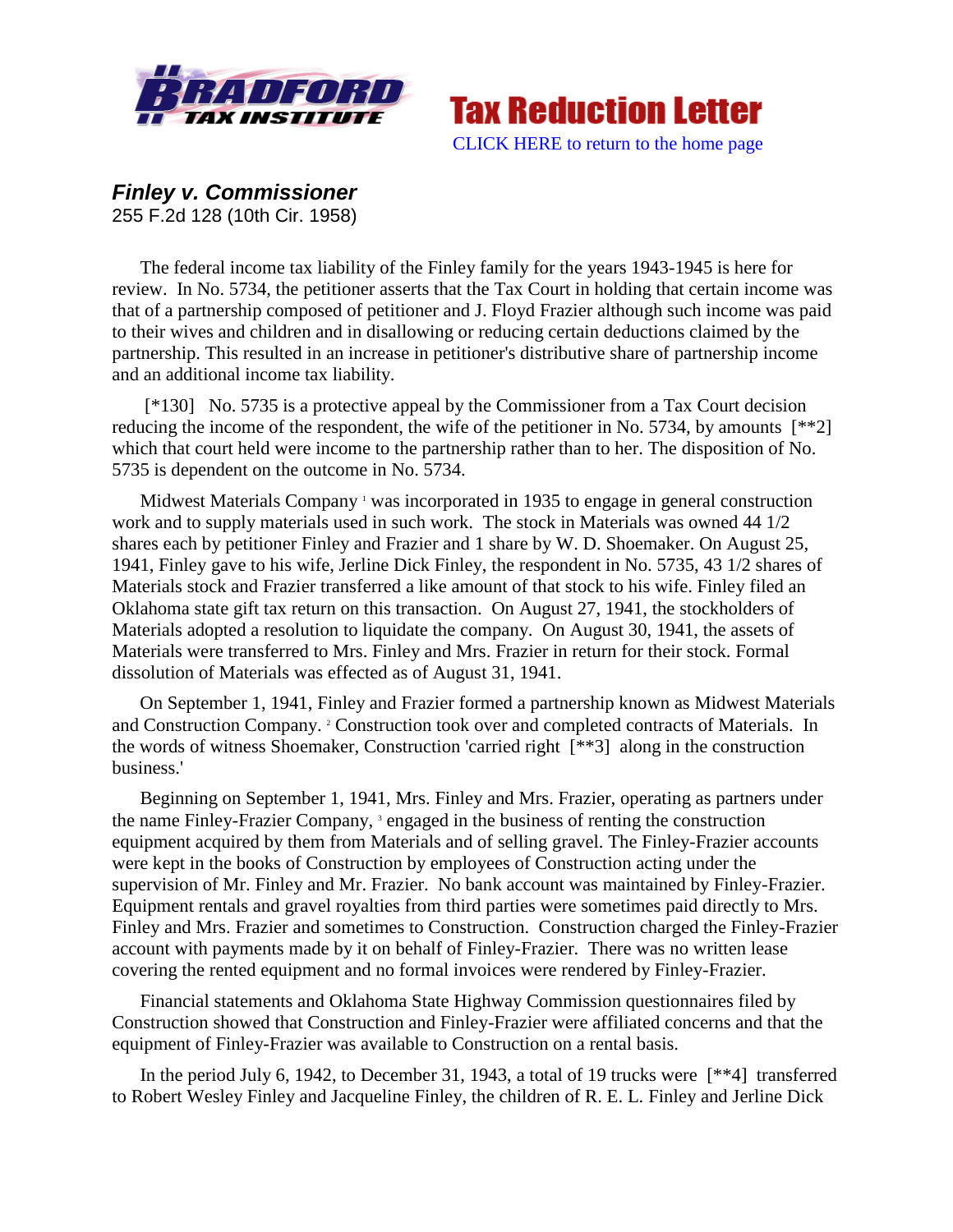Finley, and to Jay Frazier, the son of the Fraziers. Part of the trucks were previously registered in the name of Materials and the rest had been purchased by Construction for the account of Finley-Frazier. In 1942 Robert Wesley Finley, then 20 years of age, was a student at the University of Oklahoma. In 1943 he entered military service. Jacqueline Finley was 21 years of age in 1942. The next year she married and accompanied her husband to his military post in California. Jay Frazier was a full-time student at the University of Oklahoma in 1942 and 1943. Construction maintained complete control over the use and maintenance of the trucks and paid truck rentals to the registered owners.

Gravel producing properties were held by Mrs. Finley and Mrs. Frazier both under lease and under legal title. Some of the leaseholds were among the assets distributed by Materials. Construction obtained gravel from these properties and made gravel royalty payments to Finley-Frazier.

The Commissioner disregarded the Finley-Frazier partnership and added its [\*131] income [\*\*5] for the years in question to the income of Construction. Also the Commissioner disregarded the truck transfers to the Finley and Frazier children and increased the income of Construction by the amount of the truck rentals paid. Deductions for rentals and gravel royalties paid by Construction to Finley-Frazier or to the children were disallowed.

The Tax Court upheld the Commissioner,  $4$  saying on this phase of the case that:

'We have here nothing more than an attempt to shuffle income around within a family group.'

The Tax Court also sustained the Commissioner in his disallowance or reduction of certain deductions claimed by Construction. These related to:

- 1. Salary payments to Robert Wesley Finley and Jay Frazier;
- 2. Promotion, travel, and entertainment expenses;
- 3. An item of claimed business expense which represented the purchase of whiskey; and
- 4. Payments to officials of Oklahoma County, Oklahoma.

The result was an increase in the taxable income of the petitioner in No. 5734 and a decrease in the taxable income of his wife, the respondent in No. 5735. For the years in question the additional taxes to Finley and the overpayments by his wife were as follows: [\*\*6]

| Year | R.E.L.Finley     | Jerline Dick Finley  |
|------|------------------|----------------------|
|      | (additional tax) | (overpayment of tax) |
|      |                  |                      |
| 1943 | \$48,556.10      | \$11,244.53          |
| 1944 | 22,335.15        | 1,551.57             |
| 1945 | 12,868.47        | 996.93               |

The Tax Court found that the transactions whereby Mrs. Finley and Mrs. Frazier obtained the construction equipment and gravel properties of Materials and whereby the children obtained the trucks were without substance and on the authority of *W. H. Armston Co. v. Commissioner of Internal Revenue, 5 Cir., 188 F.2d 531*, held that they must be disregarded for tax purposes.

Income must be taxed to him who earns it. <sup>5</sup> In the application of the income tax laws the government is not bound by refinements of legal title but may 'look at actualities' and 'disregard the effect of the fiction.' <sup>6</sup> As has been said by the Supreme Court, 'the incidence of taxation depends upon the substance of a transaction.' 7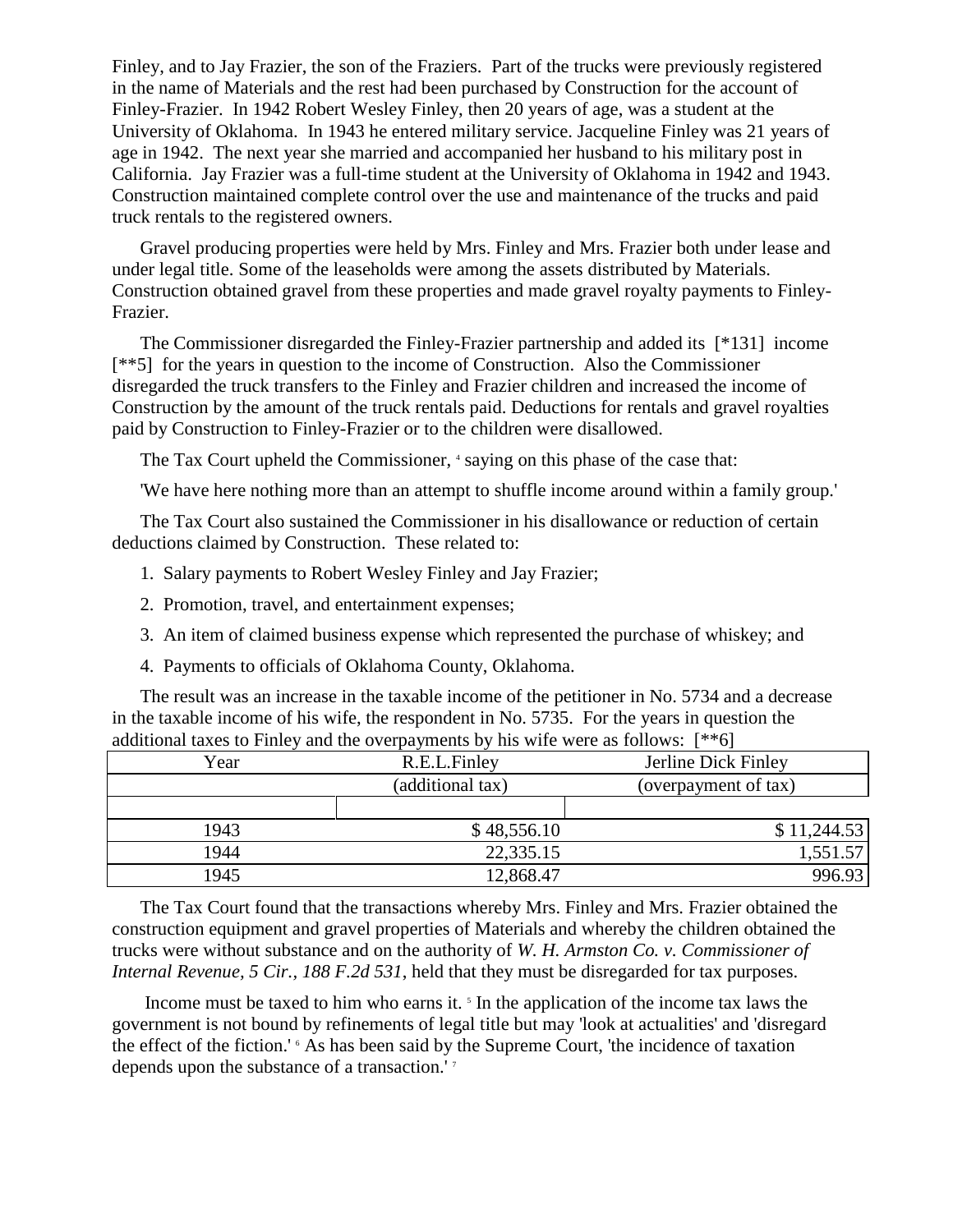These rules must here be applied to intra-family transactions. Such transactions are subject to special scrutiny  $\delta$  so that income properly attributable to one economic unit is not split up among several.<sup>9</sup>

Mere membership in the immediate family, standing alone,  $[**7]$  is no ground  $[*132]$  for disregarding for income tax purposes gifts of property made by a husband to his wife or a father to his children. <sup>10</sup> The test is whether the gifts were made in good faith or were a sham for the purpose of evading income tax. <sup>11</sup>

This is not a family partnership case. The transactions took the form of gifts. Petitioner urges that legal title to the construction equipment, the gravel properties, and the trucks passed to the donees who were entitled to receive compensation for the use of the personal property and for the production of gravel. The validity of this position depends upon the validity of the gifts so far as income tax purposes are concerned.

In *Visintainer v. Commissioner of Internal Revenue, supra*, this court listed what are ordinarily the essential elements of a completed and effective gift for income tax purposes. <sup>12</sup> Only two of these need mention here. There must be a clear and unmistakable intention on the part of the donor to make the gift. The donor must do everything reasonably permitted by the nature of the property and the circumstances of the transaction in parting with all the incidences of ownership. [\*\*8] The application of these tests in an income tax case really amounts to no more than a determination of the question of good faith.

The record negates the claim of good faith. The stock in Materials was given to the wives for the alleged reason that Finley desired to get out of the construction business. Materials had four uncompleted construction contracts. These contracts instead of going to the wives in the dissolution of Materials were taken over by Construction, the partnership formed by the husbands, and were completed by Construction. Complete control and dominion over the construction equipment and gravel properties was had and exercised by Construction. In the four months immediately following the dissolution of Materials, Construction paid to the wives \$ 8,000 for equipment rental.

While the rule as announced in Visintainer is that possession of the subject of the gift by the donor as manager does not affect the validity of the gift, here we have more than mere retention of possession. Construction dealt with the equipment and the gravel properties as its own. There were no arms-length dealings with the so-called owners of that property. Construction [\*\*9] used the property, rented it to third persons, maintained it, repaired it, and even replaced it. Finley-Frazier, the partnership of the wives, had no office, no employees, no books, no bank account, no telephone and no other of the usual indicia of a business concern. Mrs. Finley did not know what assets she had received on the dissolution of Materials, who paid the bills incurred in the operation of the equipment, whether there were any written leases covering the use of the equipment, how the rentals were negotiated, or even how much time she devoted to the enterprise. Mrs. Frazier was even more vague. Mr. Finley and Mr. Frazier, through their partnership Construction, dealt with the property just as they had when they operated under the corporate organization of Materials with the only exception that rentals and royalties were paid to the wives.

The record contains no reason or justification for the gift of the trucks to the children. In fact it is not entirely clear who gave them to the children. Absolutely the only thing the children had to do with the trucks was to receive the rental income. Except for the payment of these rentals Construction had and exercised [\*\*10] all incidences of ownership over the trucks.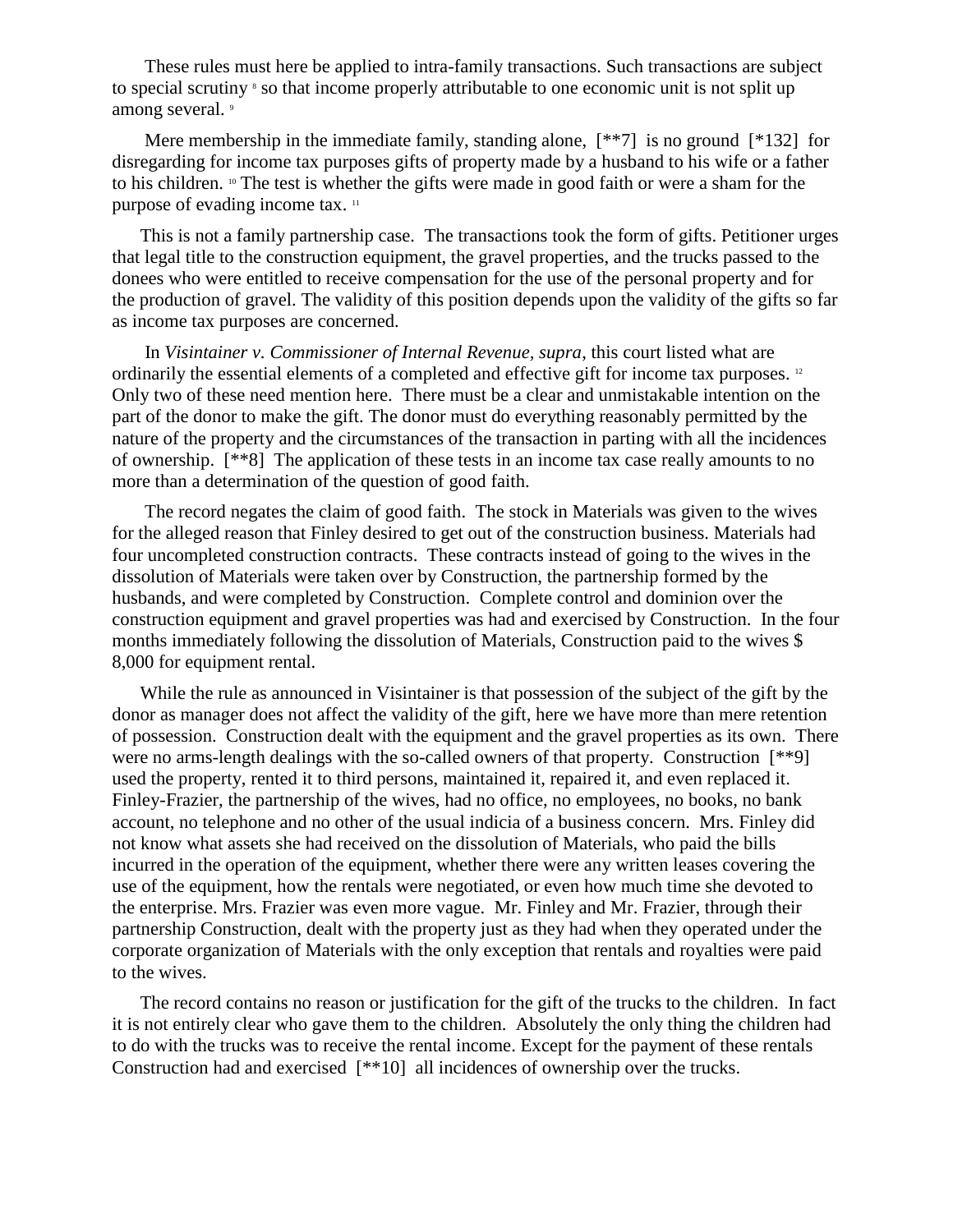[\*133] Counsel for petitioner argues that there could have been no intent to avoid income taxes because the operations of Materials were unprofitable and no one could foresee that economic conditions would rapidly change because of the entry of the United States in World War II. We are concerned only with the substance of these transactions from a tax standpoint. When income which would normally be received by a husband and father is distributed so that substantial parts thereof are received by his wife and his children, there results a dilution of income and a reduction of income taxes imposed on a graduated scale. The stability or instability of economic conditions does not change the result.

The purity of intent of this taxpayer is besmirched by other aspects of this case. As will be discussed later, he claimed deductions for salary, promotion, travel, and entertainment expense that he could not substantiate by any records. He sought to deduct payments for whiskey purchases contrary to Oklahoma law. He paid money to county officials to influence their official conduct and claimed deductions in the amount of [\*\*11] such payments.

The various transactions between Finley and Frazier on the one hand and their wives and children on the other did not result in the creation of any new economic unit <sup>13</sup> and did not serve any business purpose. <sup>14</sup> In the words of the Fifth Circuit, <sup>15</sup> all that we have here is 'an arrangement for shoring up and expanding the family fortunes at the expense of the tax collector.'

The disallowed deductions remain to be considered. The first relates to salary payments to Robert Wesley Finley and Jay Frazier, the sons of the partners in Construction. During the years involved the Finley son was either a full-time university student or in the armed forces. The Frazier boy was a full-time university student taking an accelerated course. As the Tax Court found, there is some evidence that each of them did perform some work for Construction. The evidence is vague as to hours of work, rates of pay and other details. No books or time sheets were produced containing any record of work by either. Under such circumstances it is proper for the Tax Court to make an approximation of the allowable deduction. <sup>16</sup> Where the situation requiring an approximation is [\*\*12] of the taxpayer's own making, an approximation by the Tax Court will not be set aside on appeal unless it is shown to be clearly erroneous. <sup>17</sup> Here the approximations were reasonable and were necessitated by taxpayer's failure of proof.

The next item relates to the allowance of only one-third of the amounts claimed to be deductible as unreimbursed travel and entertainment expense. Here again the lack of records or other substantiating evidence required an approximation. Under the circumstances the action of the Tax Court was generous.

A business expense item of \$ 652.50 representing purchase of whiskey for entertainment and good will and an item of \$ 1,484.50 representing payments to officials and employees of Oklahoma County 'to influence such officials in the performance of their official duties' were both disallowed. The petitioner in his brief merely says that the Tax Court 'did not make a fair determination of these issues.'

[\*134] As to the whiskey, the petitioner does not controvert the position of the Commissioner that the purchases were made with an intent to violate Oklahoma law and were illegal. <sup>18</sup> Also, there is no denial of the Commissioner's [\*\*13] contention that the payments to the county officials were to influence those individuals in the performance of their duties.

*Section 23(a)(1)(A)* of the 1939 Internal Revenue Code, *26 U.S.C.A. § 23(a)(1)(A)* permits the deduction of 'ordinary and necessary expenses paid or incurred during the taxable year in carrying on any trade or business.' The whiskey purchases violated Oklahoma law. The payments to the county officials to influence their conduct were, at the very least, against public policy. An expense is not 'necessary' when there is a severe, immediate and direct frustration of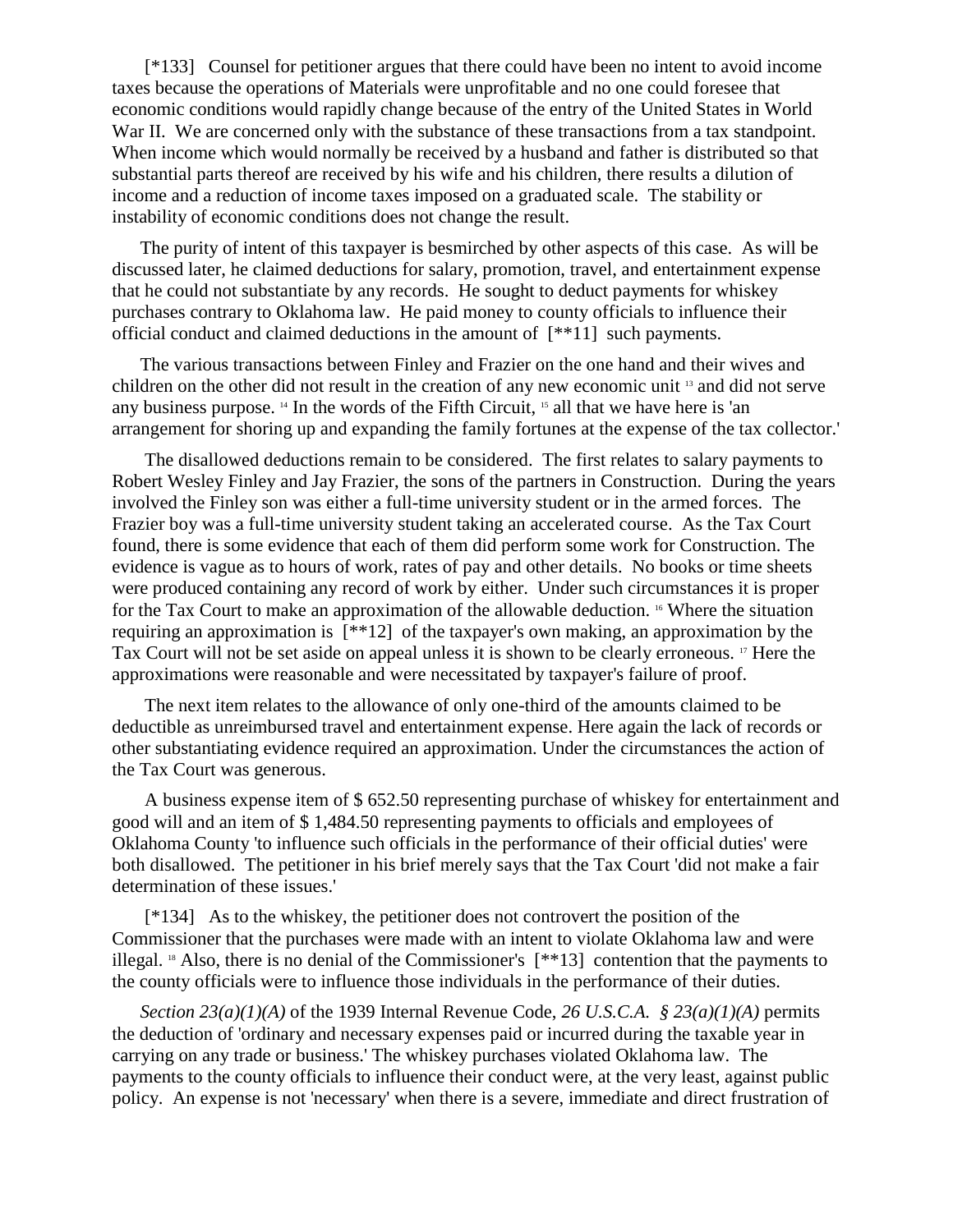state policy. <sup>19</sup> It is too plain to deserve comment that the whiskey purchases and the influence money were properly disallowed as business expenses.

In No. 5734 the decision of the Tax Court if affirmed.

The appeal of the Commissioner in No. 5735 is for protective purposes. It relates to the action of the Tax Court in reducing the tax liability of Mrs. Finley because she paid taxes on income which was held to be income of Construction in No. 5734. The Commissioner admits that if the Tax Court is affirmed in No. 5734, the decision in No. 5735 is correct. While [\*\*14] the respondent in No. 5735 has moved to dismiss on account of procedural irregularities, the disposition which we have made of No. 5734 makes it unnecessary to go into these matters. In No. 5735 the motion to dismiss is denied and the decision of the Tax Court is affirmed.

Endnotes:

- 1. Hereinafter referred to as Materials.
- 2. Hereinafter referred to as Construction.
- 3. Hereinafter referred to as Finley-Frazier.
- 4. The findings and opinion of the Tax Court are reported at *27 T.C. 413*.

5. *Commissioner of Internal Revenue v. Culbertson, 337 U.S. 733, 739-740, 69 S.Ct. 1210, 93 L.Ed. 1659*.

6. *Higgins v. Smith, 308 U.S. 473, 477, 60 S.Ct. 355, 358, 84 L.Ed. 406*.

7. *Commissioner of Internal Revenue v. Court Holding Co., 324 U.S. 331, 334, 65 S.Ct. 707, 708, 89 L.Ed. 981*.

8. *Commissioner of Internal Revenue v. Tower, 327 U.S. 280, 291, 66 S.Ct. 532, 90 L.Ed. 670*; *Helvering v. Clifford, 309 U.S. 331, 335, 60 S.Ct. 554, 84 L.Ed. 788*; *Bratton v. Commissioner of Internal Revenue, 10 Cir., 193 F.2d 416, 418*; *Visintainer v. Commissioner of Internal Revenue, 10 Cir., 187 F.2d 519, 522*, certiorari denied *342 U.S. 858, 72 S.Ct. 85, 96 L.Ed. 646*.

 $[$ \*\*15]

9. *Grant v. Commissioner of Internal Revenue, 10 Cir., 150 F.2d 915, 917*.

10. *Visintainer v. Commissioner of Internal Revenue, supra*; *Henson v. Commissioner of Internal Revenue, 5 Cir., 174 F.2d 846*.

11. *Visintainer v. Commissioner of Internal Revenue, supra*; *Nicholas v. Timpte, 10 Cir., 216 F.2d 434, 436*; *Seabrook v. Commissioner of Internal Revenue, 5 Cir., 196 F.2d 322, 326*.

12. 187 F.2d 522-523.

13. *Earp v. Jones, 10 Cir., 131 F.2d 292, 294*, certiorari denied *318 U.S. 764, 63 S.Ct. 665, 87 L.Ed. 1136*.

14. *Bradshaw v. Commissioner of Internal Revenue, 10 Cir., 150 F.2d 918, 920*.

15. *Batman v. Commissioner of Internal Revenue, 5 Cir., 189 F.2d 107, 111*, certiorari denied *342 U.S. 877, 72 S.Ct. 167, 96 L.Ed. 659*.

16. *Cohan v. Commissioner of Internal Revenue, 2 Cir., 39 F.2d 540, 543-544*.

17. *McKelvey v. Commissioner of Internal Revenue, 3 Cir., 246 F.2d 609, 613*.

18. Oklahoma law, *37 O.S.1951, § 1*, makes it a crime to give away or otherwise furnish any alcoholic liquors or to possess any such liquors with the intent so to do.

 $[$ \*\*16]

19. *Tank Truck Rentals, Inc., v. Commissioner of Internal Revenue, 356 U.S. 30, 78 S.Ct. 507, 2 L.Ed.2d 562*, and *Hoover Motor Express Co., Inc., v. United States, 356 U.S. 38, 78 S.Ct. 511, 2 L.Ed.2d 568*. Cf. *Harden Mortgage Loan Co. v. Commissioner of Internal Revenue, 10 Cir., 137 F.2d 282, 284*, certiorari denied *320 U.S. 791, 64 S.Ct. 206,*